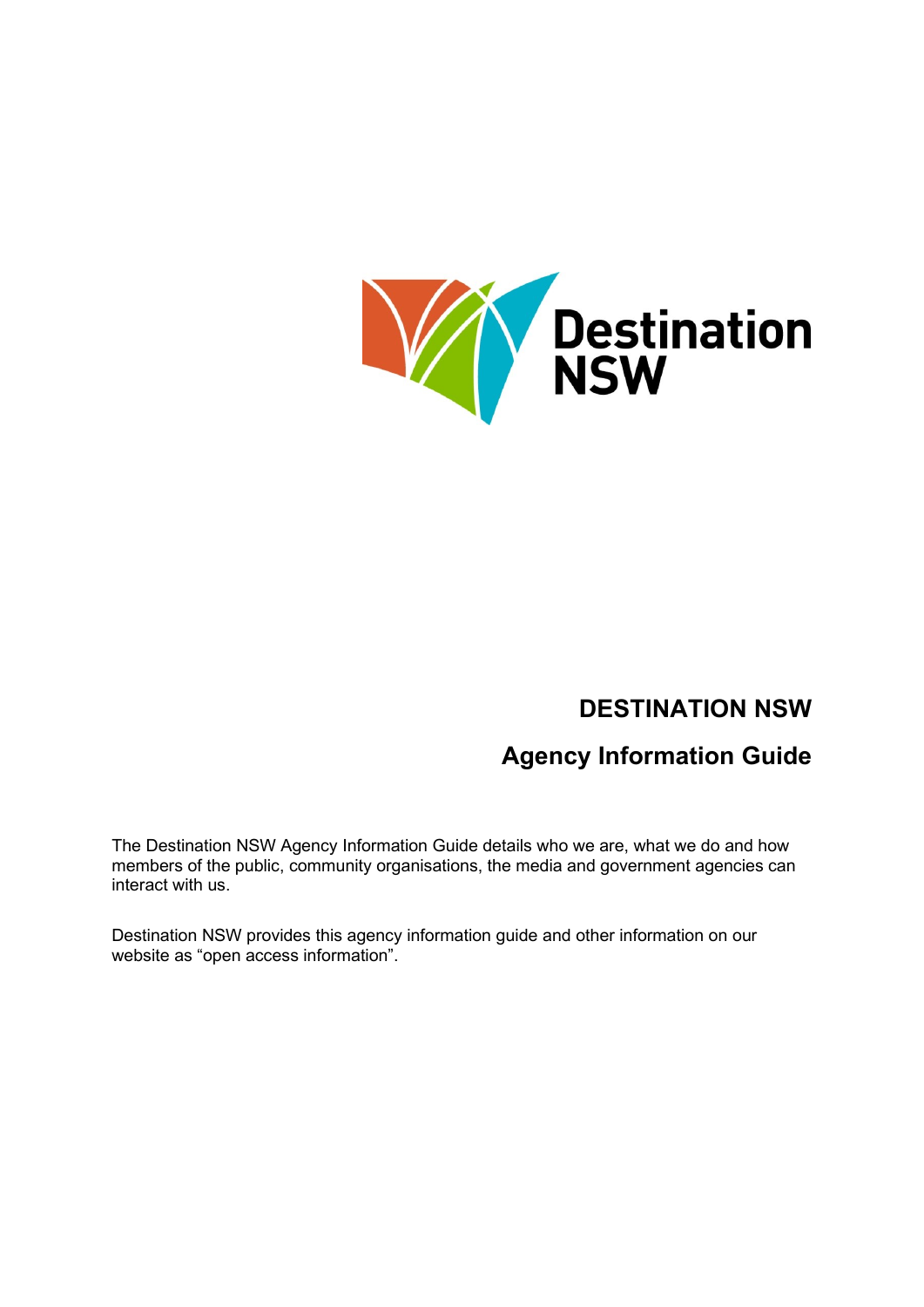# **Table of Contents**

| $1_{-}$          |                                                                                                                                |  |
|------------------|--------------------------------------------------------------------------------------------------------------------------------|--|
| 2.               |                                                                                                                                |  |
| 3.               |                                                                                                                                |  |
| $\overline{4}$ . |                                                                                                                                |  |
| 5.               |                                                                                                                                |  |
| 6.               |                                                                                                                                |  |
| 7 <sub>1</sub>   |                                                                                                                                |  |
| 8.               |                                                                                                                                |  |
| 9.               | The public's rights, agency responsibilities, and the role of the<br>Information Commissioner under the Government Information |  |
|                  |                                                                                                                                |  |

Last Reviewed – 26 November 2021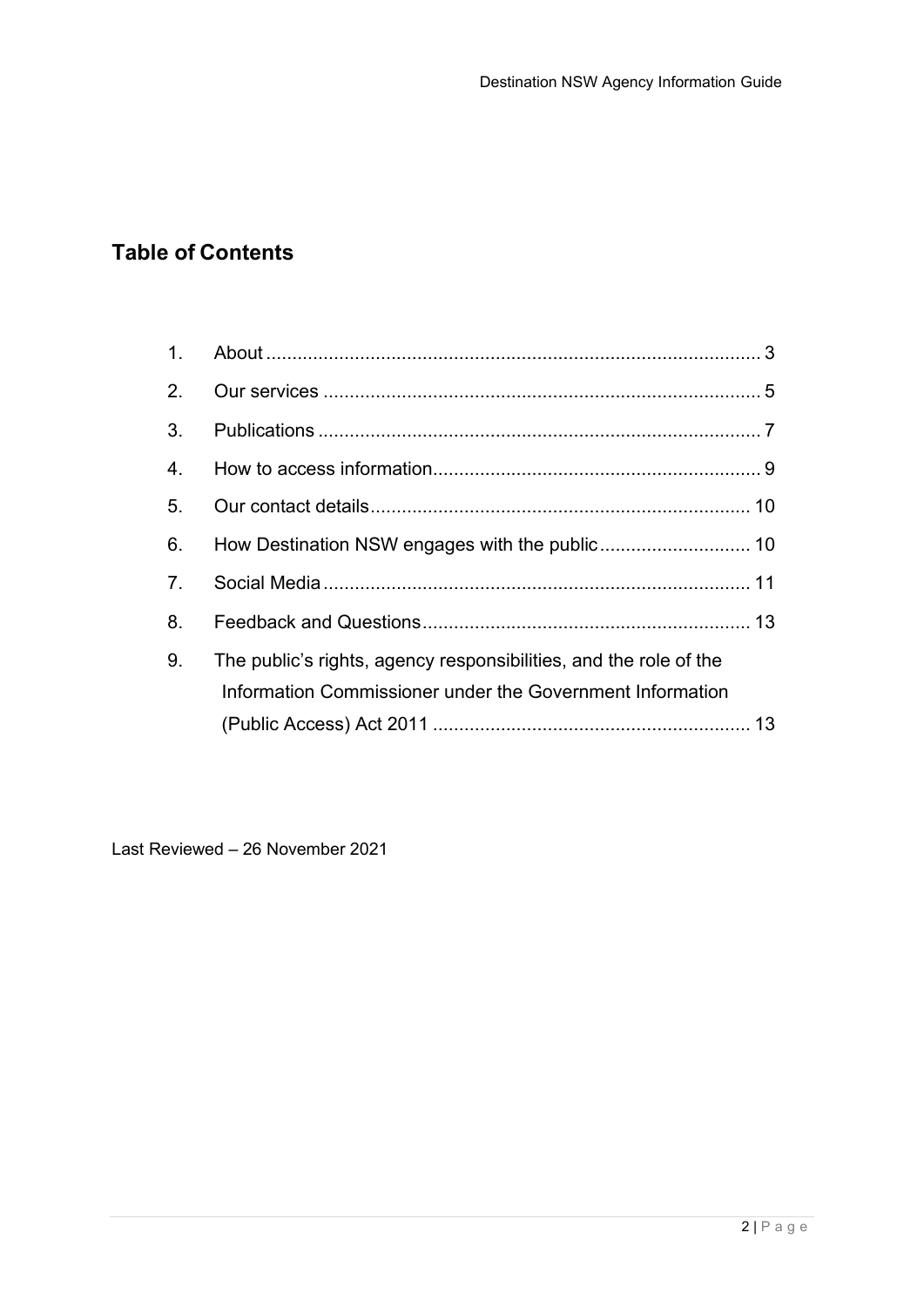## <span id="page-2-0"></span>**1. About**

The NSW Government has established Destination NSW, a NSW Government Agency, to drive the NSW Government's goal to triple overnight visitor expenditure in NSW by 2030.

Destination NSW commenced operations on 1 July 2011 and was established pursuant to the Destination NSW Act 2011 in June 2011.

Destination NSW is charged with achieving economic and social benefits for the people of NSW through the development of tourism and the securing of major events and business events. Although Destination NSW is funded by the New South Wales Government it has been established with the intent to act commercially.

Destination NSW brought together Events New South Wales Pty Limited, Tourism NSW and Homebush Motor Racing Authority in 2011.

Destination NSW is part of the Department of Premier and Cabinet cluster and Investment NSW. Destination NSW is a separate body corporate. Access to the Department of Premier and Cabinet's Agency Information Guide is available at [https://www.dpc.nsw.gov.au/about](https://www.dpc.nsw.gov.au/about-us/accessing-dpc-information/dpc-agency-information-guide/)[us/accessing-dpc-information/dpc-agency-information-guide/](https://www.dpc.nsw.gov.au/about-us/accessing-dpc-information/dpc-agency-information-guide/)

#### Corporate Information

| Corporate Name:           |  |
|---------------------------|--|
| <b>Business Name:</b>     |  |
| <b>Registered Office:</b> |  |
| ABN:                      |  |

Destination NSW **Destination NSW** 161 Kite Street, Orange, NSW, 2800 52 890 768 976

#### Principal Location

Level 2, 88 Cumberland Street, The Rocks, NSW, 2000

### International Locations

| <b>Region / Country</b> | <b>Address</b>                   |
|-------------------------|----------------------------------|
| New Zealand             | Part Level 1, 20 Beaumont Street |
|                         | Auckland 1010                    |
|                         | <b>NEW ZEALAND</b>               |
| <b>North America</b>    | 2029 Century Park East           |
|                         | <b>Suite 3150</b>                |
|                         | Los Angeles, CA 90067            |
|                         | <b>USA</b>                       |
| United Kingdom          | Level 6, Australia Centre        |
|                         | Strand                           |
|                         | London WC2B 4LG                  |
|                         | <b>UNITED KINGDOM</b>            |
| Germany                 | Neue Mainzer Strasse             |
|                         | <b>Destination NSW</b>           |
|                         | 22 D 60311 Frankfurt             |
|                         | <b>GERMANY</b>                   |
|                         |                                  |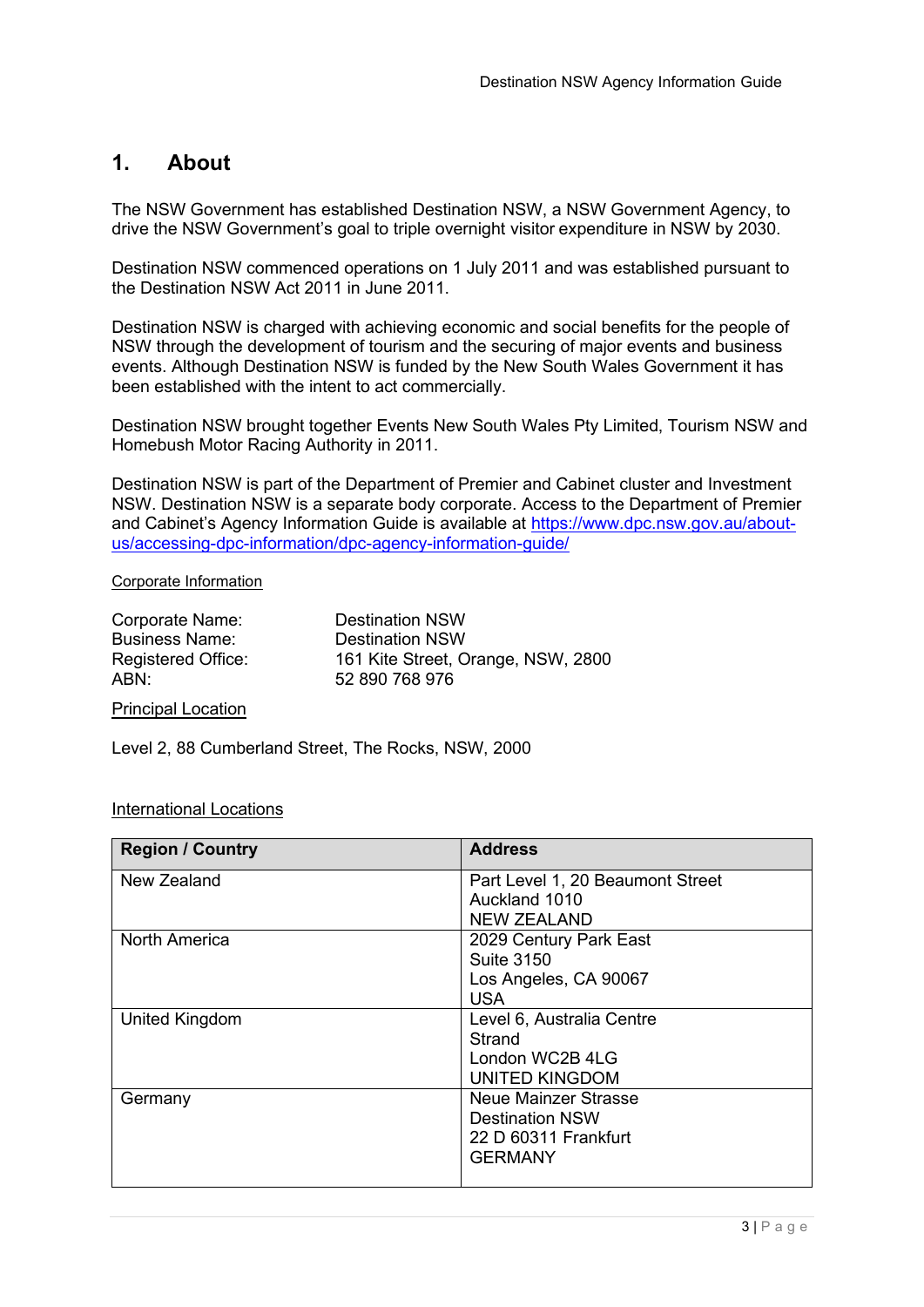| Japan                            | <b>Destination NSW</b><br>12F Sanno Park Tower<br>2-11-1 Nagata-cho, Chiyoda-ku,<br>Tokyo 100-6112<br><b>JAPAN</b>                                       |
|----------------------------------|----------------------------------------------------------------------------------------------------------------------------------------------------------|
| North Asia - China and Hong Kong | <b>New South Wales - Government Business</b><br>Office<br>Room 4303, Level 43, CITIC Square,<br>1168 Nanjing Road West<br>Shanghai 200040<br>P. R. CHINA |
|                                  | Unit 1486, Level 14, China World Office 1,<br>1 Jianguomenwai Avenue,<br>Chaoyang District, Beijing,<br>P. R. CHINA                                      |
|                                  | Unit 29 Level 17 Raffles City Tower 2.<br>No 3 Section 4, South Renmin Road,<br>Wuhou District, Chengdu,<br>P. R. CHINA                                  |
|                                  | Unit A2, Level 10, Development Centre<br>3 Linjiang Dadao, Pearl River New Town,<br>Guangzhou, PRC, 510623<br>P. R. CHINA                                |
|                                  | Room 2405 24/F Harbour Centre<br>25 Harbour Road<br>Wanchai<br><b>HONG KONG</b>                                                                          |
| Korea                            | Rm #1105, Dong-A BD 117,<br>Namdaemun-ro, Jung-gu,<br>Seoul,<br><b>SOUTH KOREA</b>                                                                       |
| South Asia - Singapore           | #08-01A United Square<br>101 Thomson Rd,<br>Singapore 307591<br><b>SINGAPORE</b>                                                                         |
| India                            | Office #67, Sixth Floor, 3 North Avenue<br>(Building 3), Maker Maxity, Bandra Kurla<br>Complex, Bandra (East), Mumbai - 400051,<br><b>INDIA</b>          |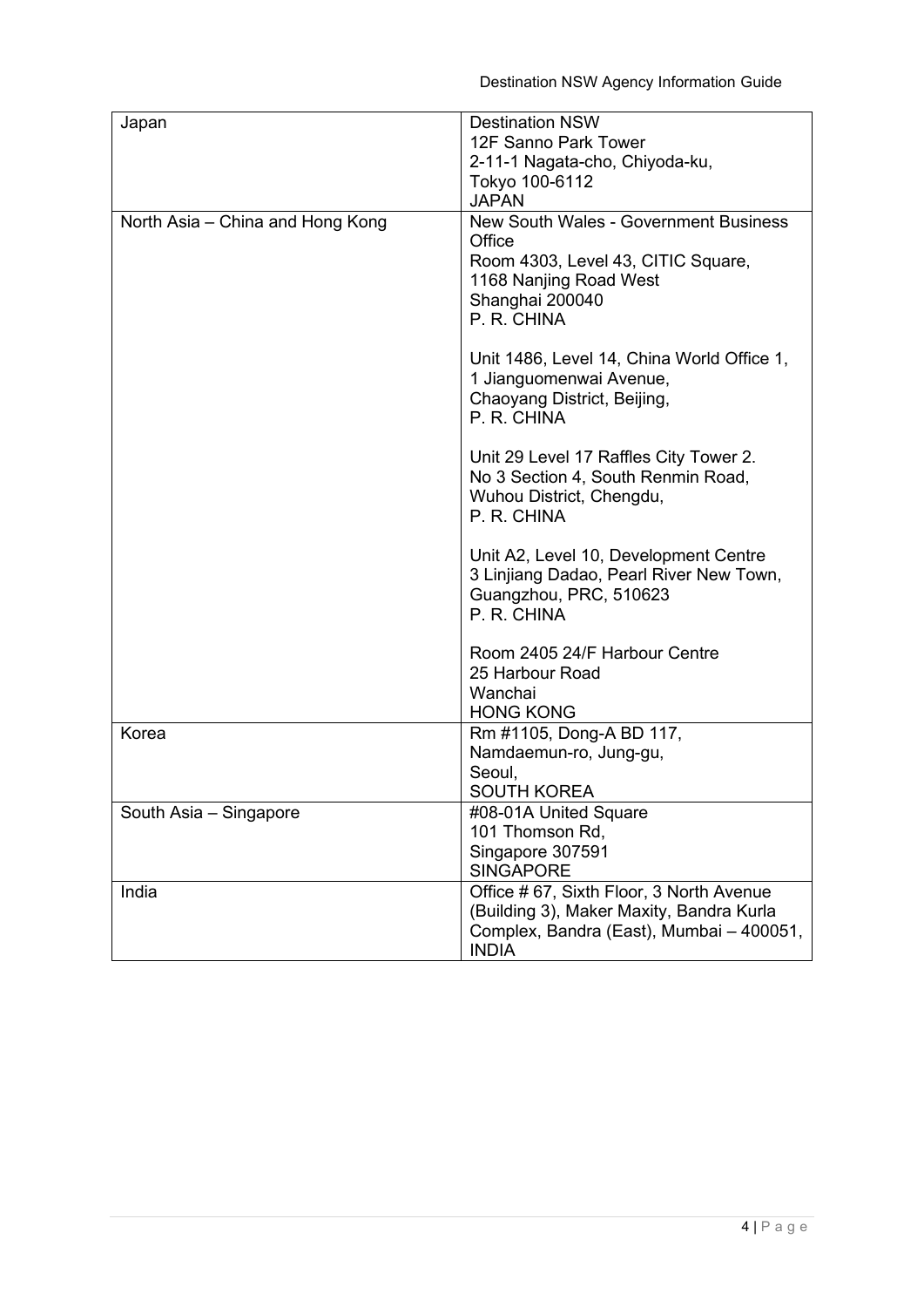# <span id="page-4-0"></span>**2. Our services**

Destination NSW partners with all levels of Government as well as business, the community and the tourism and events industry.

Destination NSW has principal and general functions which are defined in the Destination NSW Act 2011. The principal and general functions are as follows:

- Principal function achieve economic and social benefits for the people of New South Wales through the development of tourism and the securing of major events
- General functions:
	- o to market and promote New South Wales as a tourist destination and as a destination for the hosting of major events
	- $\circ$  to promote travel to and within New South Wales
	- $\circ$  to identify, attract and procure major events for New South Wales
	- $\circ$  to promote major events
	- $\circ$  to develop tourism ventures
	- $\circ$  to implement strategic plans, as approved by the Minister from time to time, relating to the development of tourism and the procurement of major events,
	- $\circ$  to prepare, at least three (3) months before the beginning of each financial year of Destination NSW, a corporate and business plan for the financial year for approval by the Minister
	- $\circ$  to prepare, on such occasions as the Destination NSW Board requires, an operational plan for approval by the Destination NSW Board
	- $\circ$  to construct, establish, maintain and operate tourist facilities
	- $\circ$  to establish, maintain and conduct enterprises relating to tourism
	- o to provide travel and information services relating to tourism
	- $\circ$  to market travel and related services
	- $\circ$  to carry out (or arrange for the carrying out) of research in relation to tourism and major events
	- o other functions as are conferred or imposed.

#### **Structure**

Destination NSW is led by the Chief Executive Officer Steve Cox. Steve's profile is available on the Destination NSW website.

Destination NSW is made of three core areas of activity – Events, Tourism and the consent authority for the Newcastle 500. The objectives and roles of each core area of activity are outlined in [our structure.](https://www.destinationnsw.com.au/about-us/our-structure)

Destination NSW has the following divisions: Consumer Marketing, Corporate Services/Finance, Visitor Economy Development and Engagement, Events and People and **Culture** 

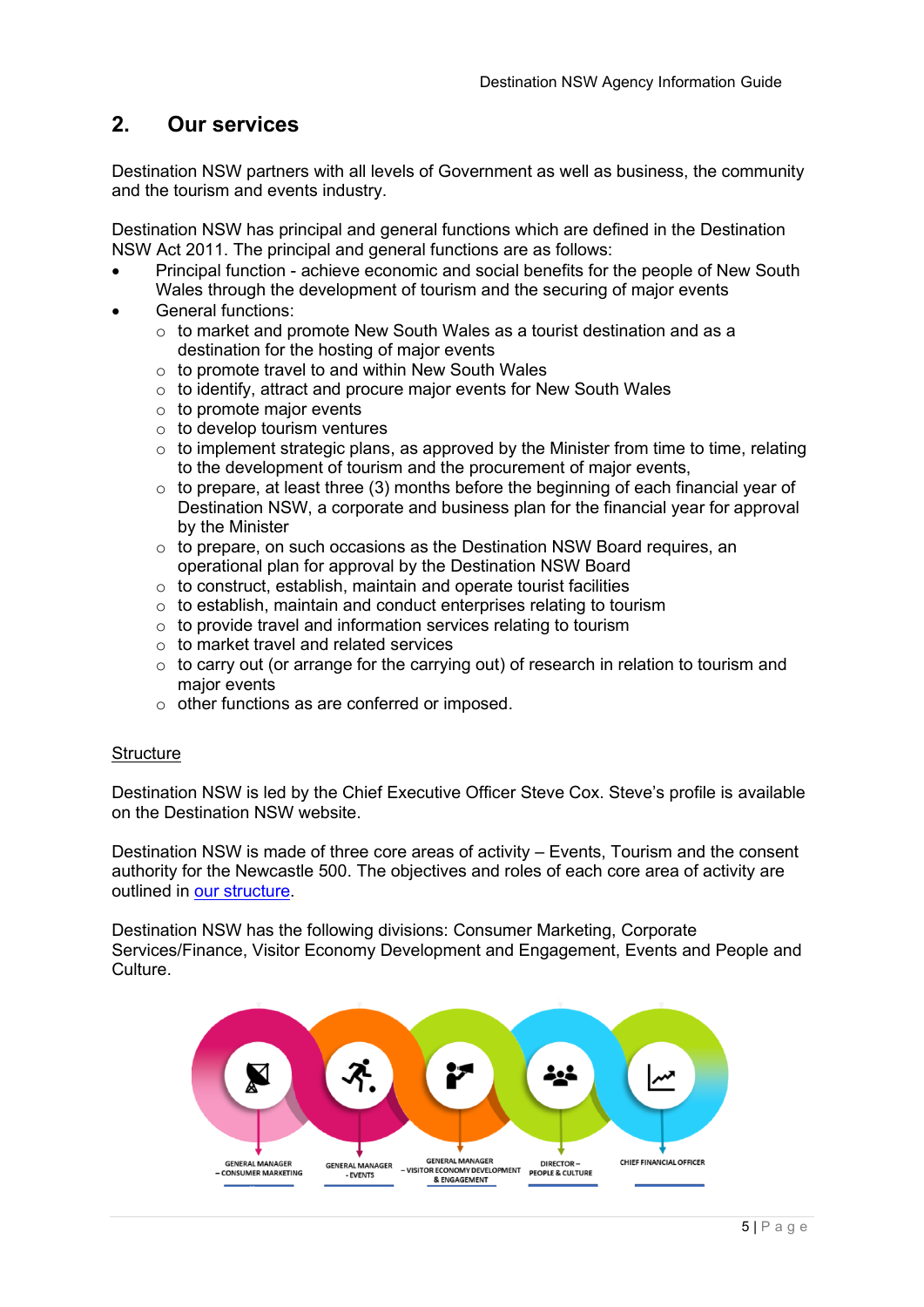### Destination NSW – Events Objectives and Roles:

- Identify, attract and nurture events which provide significant economic, marketing and/or community benefits to Sydney and NSW
- Promote and develop a NSW Events Calendar of cultural, sporting, lifestyle, entertainment, regional and business events which bring year-round benefits
- Leverage off these events to maximise the overall economic, marketing and community benefits
- Endorse a strong regional focus to ensure economic, marketing and community benefits are shared throughout NSW
- Encourage investment, infrastructure development and other activities so Sydney and NSW can continue to be a leading host of major global events
- Work co-operatively with the Government and the private sector to achieve the above

Destination NSW – Events has developed an event checklist that reflects our strategic objectives and forms the basis of Destination NSW – Events consideration for potential support of events. The [event checklist is available on our website.](https://www.destinationnsw.com.au/events/investment)

### Destination NSW – Tourism Objectives and Roles:

Destination NSW – Tourism promotes and supports the development of sustainable tourist destinations and experiences. This is done by:

- Marketing NSW destinations and holiday experiences to domestic and international markets
- Working with and providing advice to industry, other Government agencies and key stakeholders about the development of sustainable destinations
- Developing private and public sector partnerships to grow and manage tourism
- Working closely with industry and precincts on the promotion and development of Sydney and Regional NSW as compelling tourism destination's both domestically and internationally
- Working closely with regional products and destinations throughout NSW on tourism promotion and development activities, including partnership marketing campaigns and working with Regional Tourism Organisations on annual funding programs
- Assistance with Destination Networks
- **Establishment of Regional NSW Conferencing unit**
- Developing and managing the global consumer leisure marketing strategy for Sydney and NSW. This includes advertising, destination PR, digital marketing, brand marketing and content services.

### Consent Authority Objectives and Roles:

The Homebush Motor Racing Authority was established under the Homebush Motor Racing (Sydney 400) Act 2008 as a Government agency and is the consent authority for the conduct of and the carrying out of works associated with the staging of the Sydney 500. The Sydney 500 concluded in 2016.

Due to the enactment of Trade and Investment Cluster Governance (Amendment and Repeal) Act 2014, this Act dissolves the Homebush Motor Racing Authority, Homebush Motor Racing Authority Advisory Board and Event Implementation Committee. All roles of the Homebush Motor Racing Authority were transferred to Destination NSW.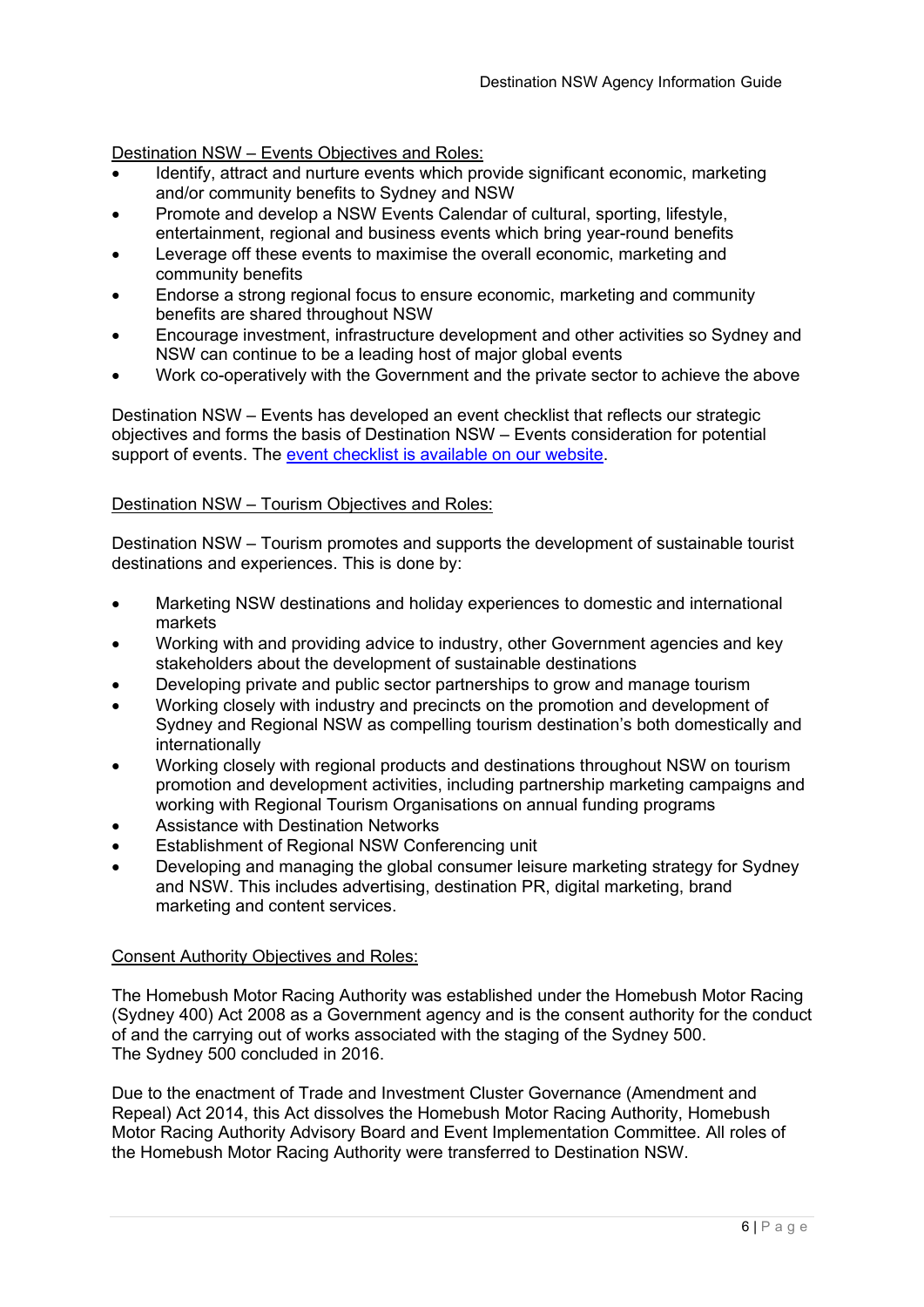Destination NSW undertakes the necessary approvals; and the Motor Racing (Sydney and Newcastle) Act 2008 for the conduct of the Newcastle 500 supercars race and undertakes the necessary approvals.

[List of current Destination NSW Board Members.](https://www.destinationnsw.com.au/about-us/our-board)

This Board representation ceased on 1 July 2014 due to the enactment of Trade and Investment Cluster Governance (Amendment and Repeal) Act 2014. This Act dissolves the Homebush Motor Racing Authority, Homebush Motor Racing Authority Advisory Board and Event Implementation Committee. All functions are now transferred to Destination NSW under the direction of the CEO.

Destination NSW is part of the Department of Premier and Cabinet cluster of the NSW Government.

| Category                              | <b>Documents</b>                                                                                                                                                                                                                                                                                                                                                                                                                                                                                                  | Web address                                                 |
|---------------------------------------|-------------------------------------------------------------------------------------------------------------------------------------------------------------------------------------------------------------------------------------------------------------------------------------------------------------------------------------------------------------------------------------------------------------------------------------------------------------------------------------------------------------------|-------------------------------------------------------------|
| News and<br>Media                     | Documents: Destination NSW media<br>releases, 'Insights' newsletters, speeches and<br>presentations, media kits, image and video<br>library and media visits.                                                                                                                                                                                                                                                                                                                                                     | www.destinationnsw.com<br>.au/news-and-media                |
| <b>About Us</b>                       | Documents: Our strategy, structure, Minister,<br>Board, recent success, websites and annual<br>reports. This also includes the Visitor<br>Economy Taskforce Report, Visitor Economy<br>Industry Action Plan, Statewide Destination<br>Management Plan 2012 and 2018, NSW<br>Food & Wine Tourism Strategy & Action Plan<br>2018 - 2022, Aboriginal Tourism Action Plan,<br><b>NSW Regional Conferencing Strategy &amp;</b><br>Action Plan, China Tourism Strategy, and<br>Western Sydney Visitor Economy Strategy. | www.destinationnsw.com<br>.au/about-us                      |
| <b>Industry</b><br><b>Information</b> | Documents: Economic value, networks,<br>contacts and associations, industry events,<br>feedback, careers and awards.                                                                                                                                                                                                                                                                                                                                                                                              | www.destinationnsw.com<br>.au/our-industry                  |
| <b>Tourism</b>                        | Documents: Research and reports,<br>marketing, facts and figures (NSW<br>State/Sydney/Regional tourism statistics,<br>local government area visitor profiles,<br>Destination Networks, international market<br>information), industry opportunities, business<br>development resources and image library.                                                                                                                                                                                                         | www.destinationnsw.com<br>.au/tourism/facts-and-<br>figures |
| <b>Events</b>                         | Documents: Marketing events, product<br>updates, NSW Event Calendar, Business                                                                                                                                                                                                                                                                                                                                                                                                                                     | www.destinationnsw.com<br>.au/events                        |

# <span id="page-6-0"></span>**3. Publications**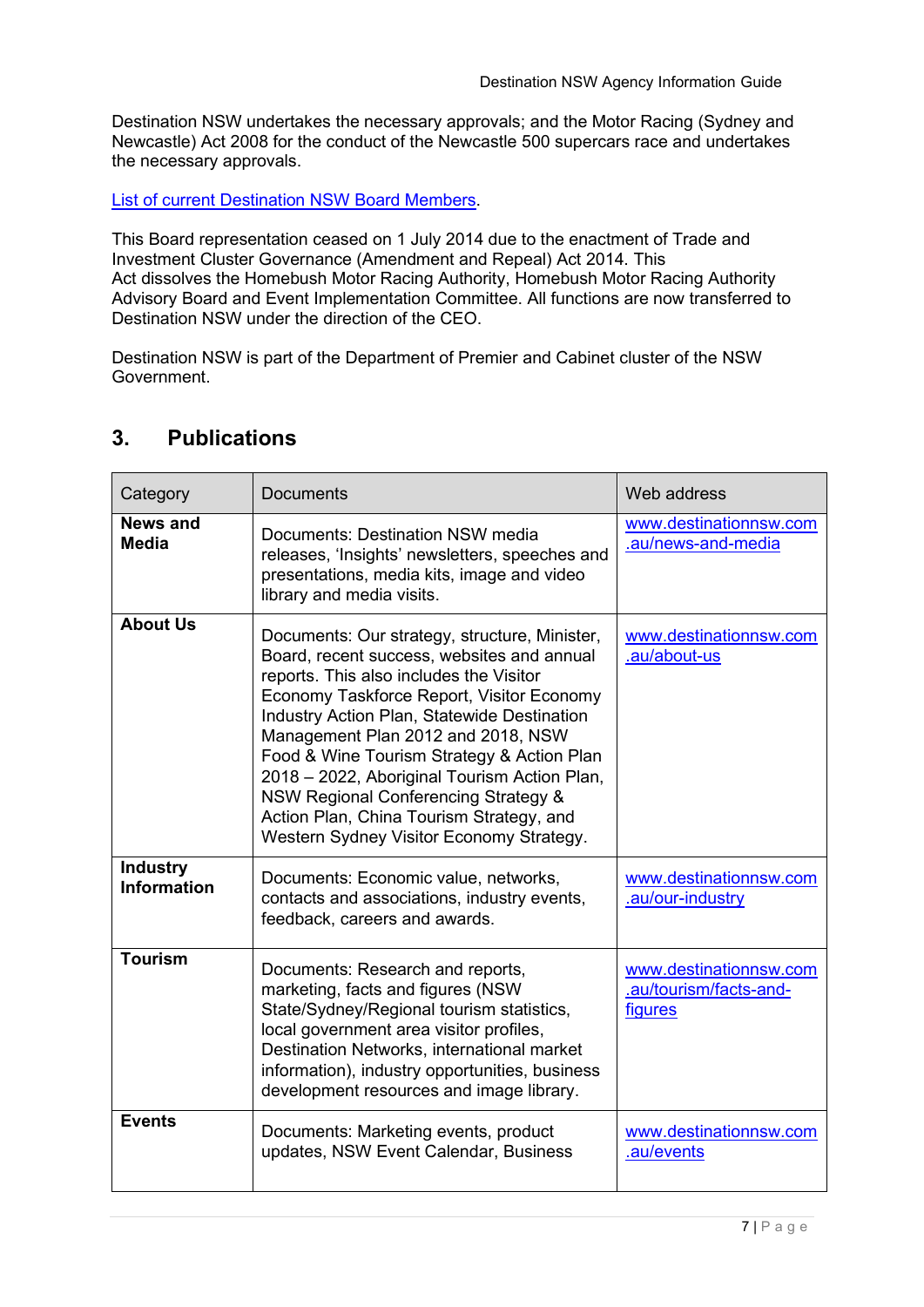| Events Sydney and Support for Events<br>including grants. |  |
|-----------------------------------------------------------|--|
|                                                           |  |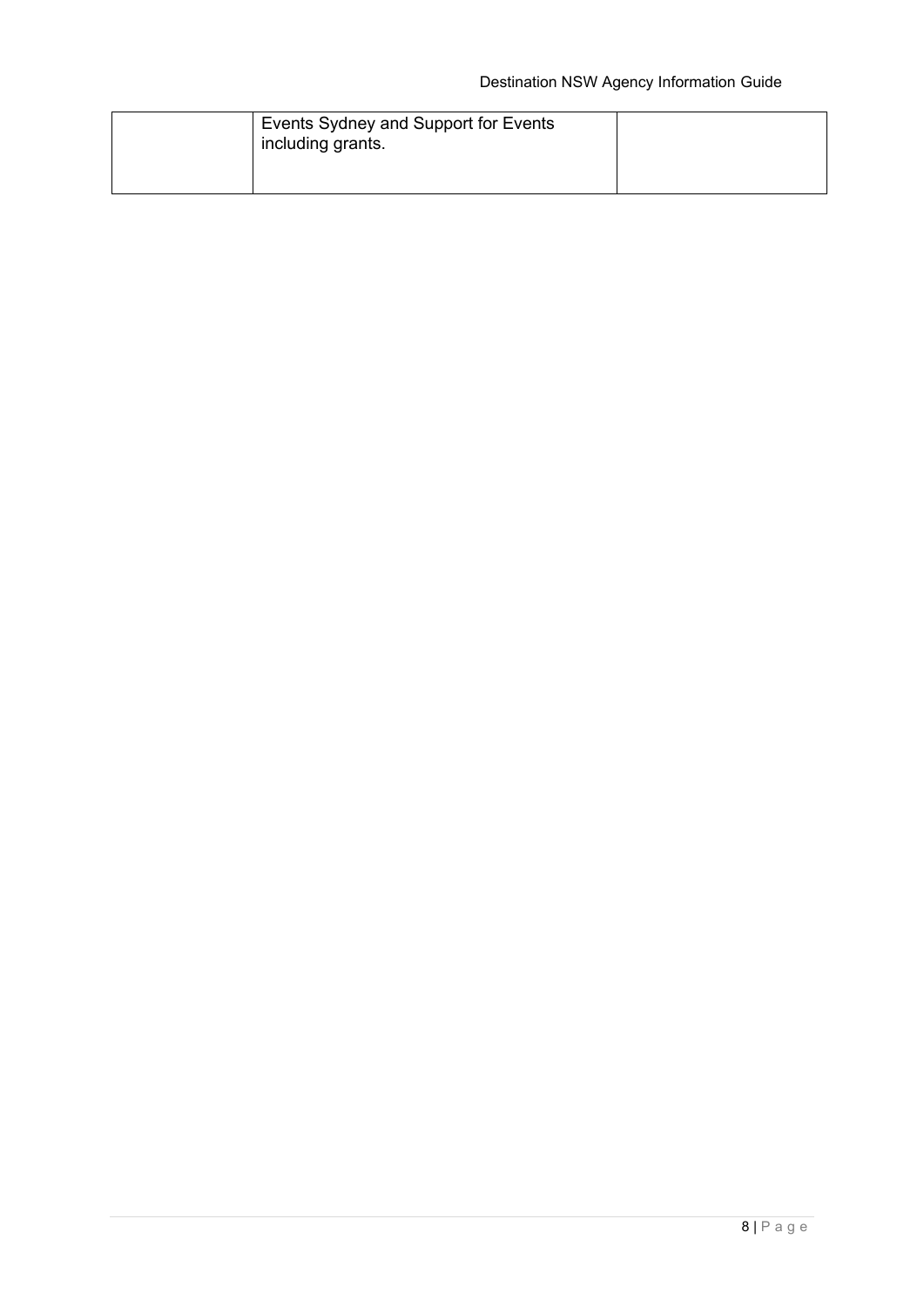| <b>Policy</b><br>documents | <b>Website Privacy Policy</b>                                                                                                                                                                                                           | www.destinationnsw.com<br>.au/privacy-policy                   |
|----------------------------|-----------------------------------------------------------------------------------------------------------------------------------------------------------------------------------------------------------------------------------------|----------------------------------------------------------------|
|                            | Terms of Use                                                                                                                                                                                                                            | www.destinationnsw.com<br>.au/terms-of-use                     |
|                            | <b>Statement of Business Ethics</b>                                                                                                                                                                                                     | www.destinationnsw.com<br>.au/statement-of-<br>business-ethics |
|                            |                                                                                                                                                                                                                                         |                                                                |
|                            | <b>Disclaimer</b>                                                                                                                                                                                                                       | www.destinationnsw.com<br>.au/disclaimer                       |
| Parliamentary<br>documents | For up to date documents or discussions on Destination NSW, we<br>request you to consult the NSW Parliament Hansard which is available at<br>www.parliament.nsw.gov.au/hansard/Pages/home.aspx or the<br><b>NSW Parliament website.</b> |                                                                |
| <b>Relevant Laws</b>       |                                                                                                                                                                                                                                         |                                                                |

Destination NSW Act 2011

Motor Racing (Sydney and Newcastle) Act 2008 and Motor Racing (Sydney and Newcastle) Regulation 2017

Major Events Act 2009

The above can be provided free of charge. Please make a submission via [info@dnsw.com.au.](mailto:info@dnsw.com.au)

# <span id="page-8-0"></span>**4. How to access information**

Destination NSW provides this agency information guide, the publications above and other information on our website as "open access information". We also proactively release additional information, which may be of interest to you. This information can be downloaded free of charge from our website or where information is in hard copy format you can request a copy by telephoning 02 9931 1111 free of charge. Additional information is released on destinationnsw.com.au via media releases and the above categories. Commercial in confidence information, personal information and cabinet information is not available.

If you require additional information you may request it informally. As a last resort you may need to make a formal access application to request access to specific information in which costs are applicable as per the *Government Information (Public Access) Act 2009*. To make an informal request for information, or to lodge an access application, contact our Right to Information Officer on 02 9931 1111 or in writing to Level 2, 88 Cumberland Street, The Rocks, NSW, 2000.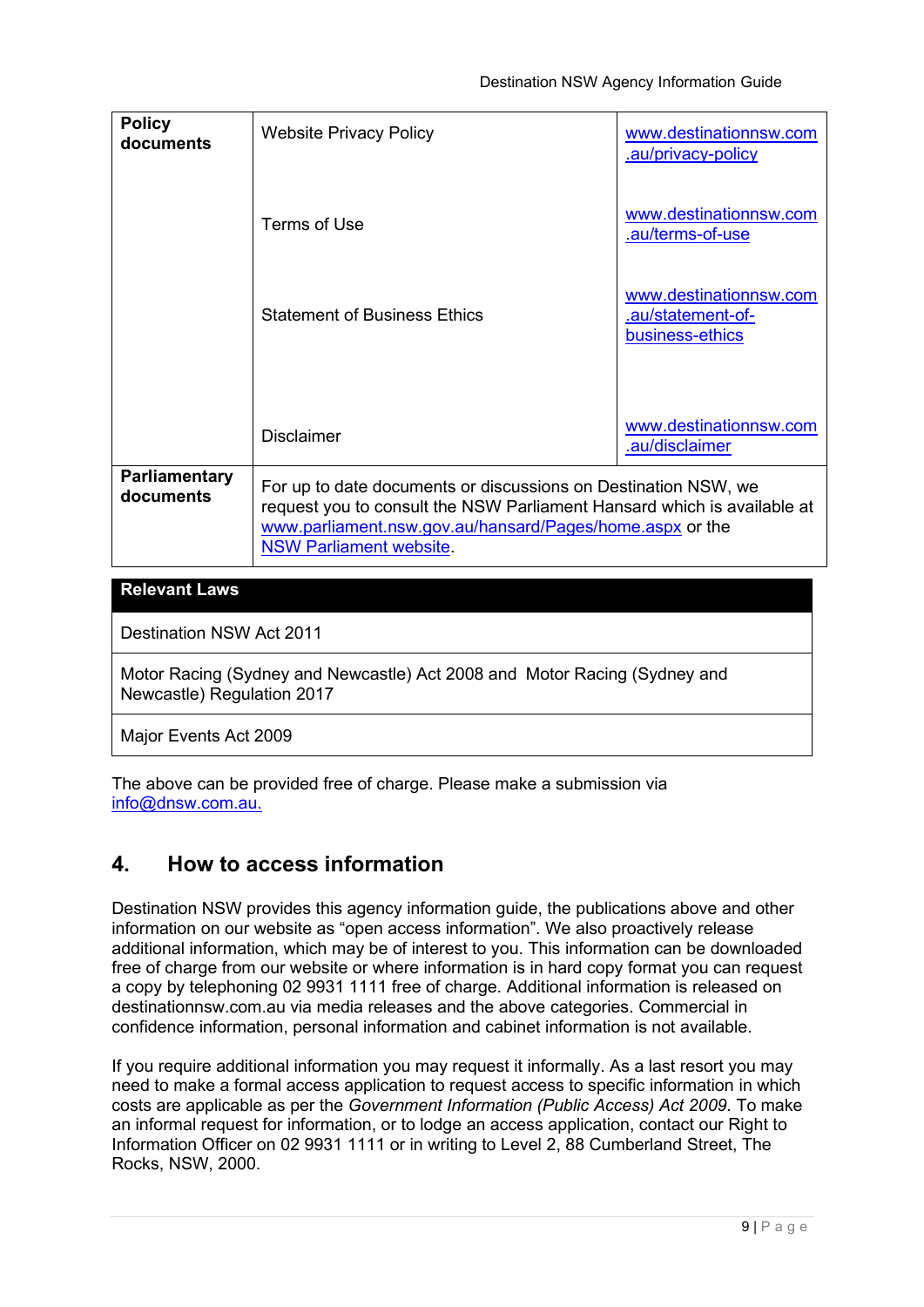To make a formal application, please follow the steps located on our website at [www.destinationnsw.com.au/contact-us/information-requests.](http://www.destinationnsw.com.au/contact-us/information-requests)

### Charges

For formal applications, an application fee of \$30.00 is payable and processing fees of \$30.00 per hour may be applicable. Discounts may apply as per the *Government Information (Public Access) Act 2009.* Only formal applications attract processing fees.

Fees also apply for an internal review which is available to applicants. An application fee of \$40,00 is payable.

Destination NSW can only accept money order or cheque as payment. Credit card facilities or bank transfer is not available.

### <span id="page-9-0"></span>**5. Our contact details**

Destination NSW Level 2, 88 Cumberland Street The Rocks NSW 2000 Email: [info@dnsw.com.au](mailto:info@dnsw.com.au) Websites: [www.destinationnsw.com.au](http://www.destinationnsw.com.au/) [www.sydney.com](http://www.sydney.com/) [www.visitnsw.com](http://www.visitnsw.com/)  Telephone: (02) 9931 1111 between 8.30am to 5.00pm, Monday to Friday (excluding public holidays)

If you wish to provide comments on our policies and the exercise of our functions, please do not hesitate to send such comments to the above address.

# <span id="page-9-1"></span>**6. How Destination NSW engages with the public**

### Engagement in Destination NSW's functions

Destination NSW invites submissions on the exercise of its functions at any time. Please submit via email - [info@dnsw.com.au.](mailto:info@dnsw.com.au)

Destination NSW may release policies which invite submissions. Polices are released on [www.nsw.gov.au](http://www.nsw.gov.au/) or [www.destinationnsw.com.au.](http://www.destinationnsw.com.au/)

Destination NSW also has a [list of contacts](https://www.destinationnsw.com.au/our-industry/contacts-and-associations) for local associations, Destination Networks and industry networks for stakeholders.

Destination NSW also invites stakeholders to take advantage of assistance, as outlined on our website - *https://www.destinationnsw.com.au/tourism/industry-opportunities*. Find out how to access free of charge business resources, listings on our websites, product showcases, publicity opportunities and industry research. It also provides details about how to participate in a range of opportunities such as partner marketing campaigns, visitor publications and event marketing as well as media and travel buyer familiarisation tours.

Destination NSW offers a range of opportunities to assist industry in reaching consumers and trade in key markets in NSW, Australia and overseas. Find out how you can work with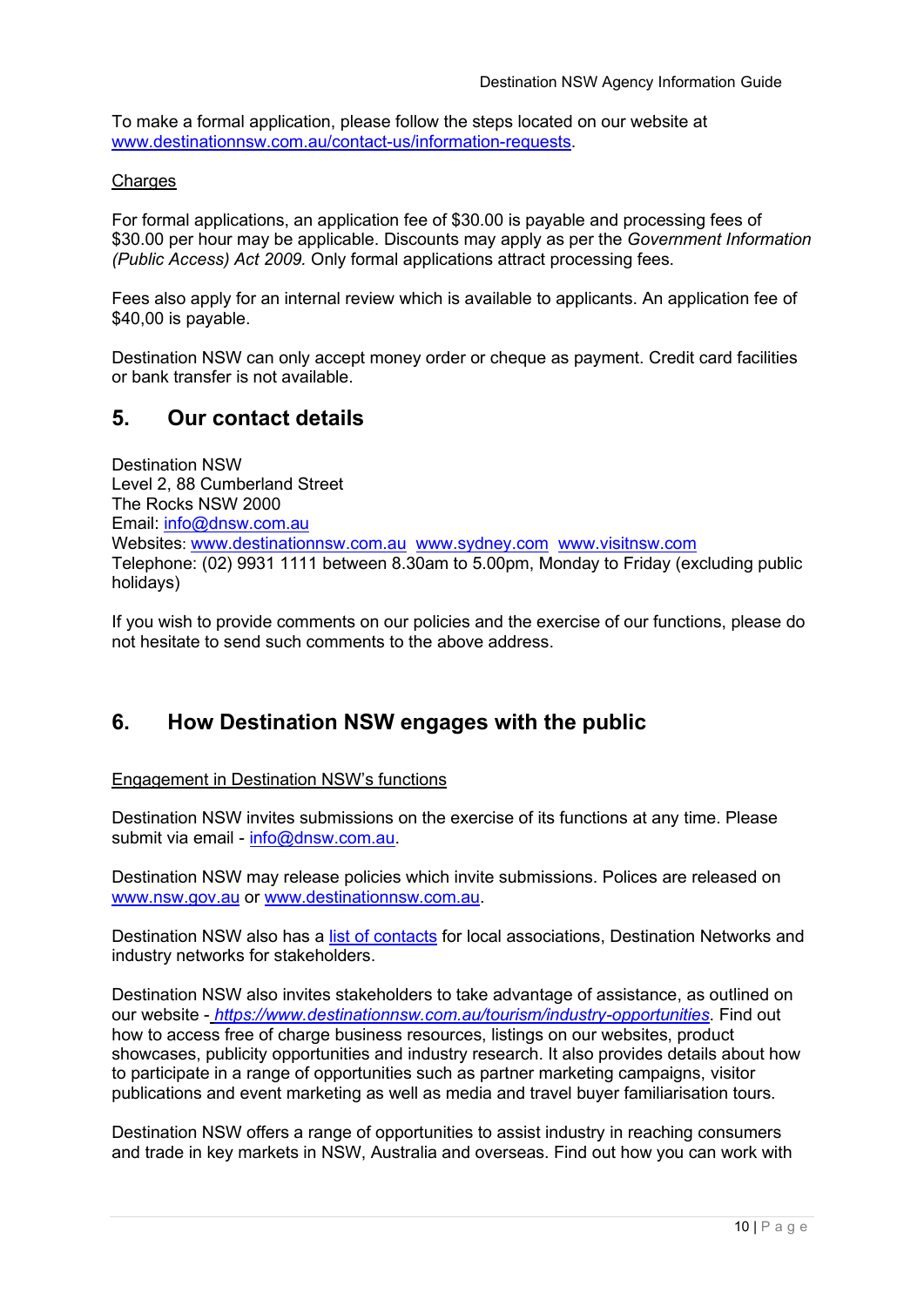us to grow the NSW visitor economy. Regardless of the size of your business or budget, Destination NSW can help you promote your product, service or event.

#### NSW First Program

Destination NSW delivers the NSW First program to assist tourism businesses around the State to develop, promote and sell their tourism products.

It includes face to face workshops and online webcasts that offer 'how-to' insights on a range of topics for the tourism industry, with events to be added to the calendar throughout the year.

For more information, please visit the [NSW First Program web page.](https://www.destinationnsw.com.au/tourism/business-development-resources/nsw-first-workshops-program)

#### Proactive Release of Information

Media releases are distributed each week however research data is usually based on the cycle where NVS/IVS data is released.

#### Mandatory Open Access Information

Following is a link to Destination NSW's Mandatory Open Access Information [https://www.destinationnsw.com.au/contact-us/information-requests/open-access](https://www.destinationnsw.com.au/contact-us/information-requests/open-access-information)[information](https://www.destinationnsw.com.au/contact-us/information-requests/open-access-information)

It outlines our agency information guide, policy documents, disclosure log, contract register, documents tabled in Parliament, advertising compliance certificates and property disposal list.

#### Decision Making

Destination NSW provides information on how it makes decisions.

For events - Destination NSW has developed an event checklist that reflects our strategic objectives and forms the basis of Destination NSW – Events consideration for potential support of events. Event [assessment criteria is available on our website.](https://www.destinationnsw.com.au/events/investment)

For goods and services – For procurement where more than one quote is required, Destination NSW issues request for quotations and request for tenders which outline the selection criteria in which proposals will be assessed.

For regional grants – terms and conditions which apply to regional grant funding are detailed on our [Regional Tourism Fund page](https://www.destinationnsw.com.au/tourism/business-development-resources/funding-and-grants/regional-tourism-fund) and our [Regional Event Fund page.](https://www.destinationnsw.com.au/tourism/business-development-resources/funding-and-grants/regional-flagship-events-program)

The outcomes of our decisions and the impact of Destination NSW is detailed in Destination NSW's annual reports. Destination NSW's annual reports are available at [www.destinationnsw.com.au/about-us/annual-reports.](http://www.destinationnsw.com.au/about-us/annual-reports) The impact is economic and social benefits for the people of NSW and the visitor economy.

### <span id="page-10-0"></span>**7. Social Media**

Destination NSW has various communications across all social media. Information is namely available on the following websites: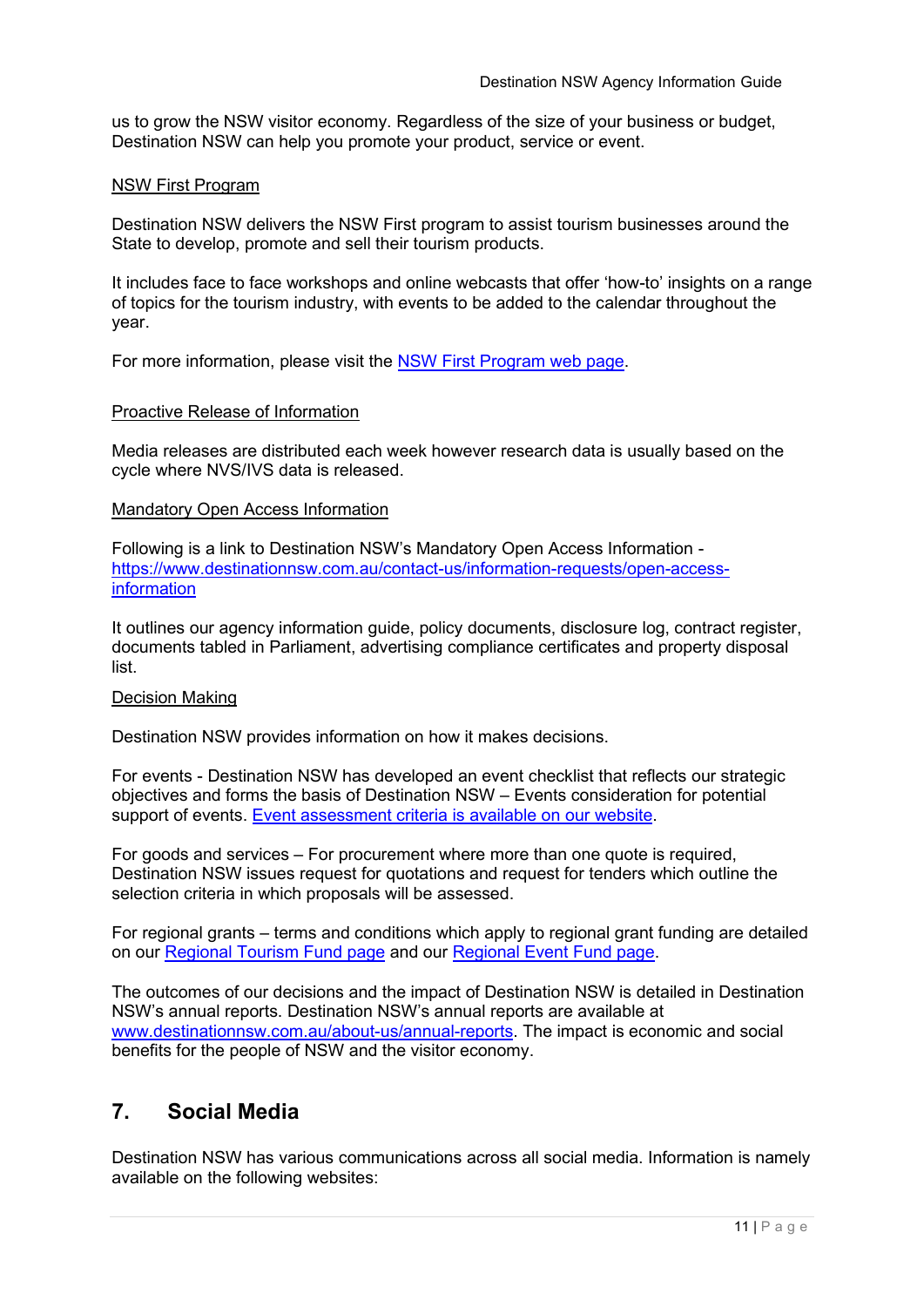Destination NSW - [www.destinationnsw.com.au](http://www.destinationnsw.com.au/) Sydney.com - [www.sydney.com](http://www.sydney.com/) Visitnsw.com - <u>[www.visitnsw.com](http://www.visitnsw.com/)</u> Vivid Sydney - [www.vividsydney.com](https://www.vividsydney.com/)